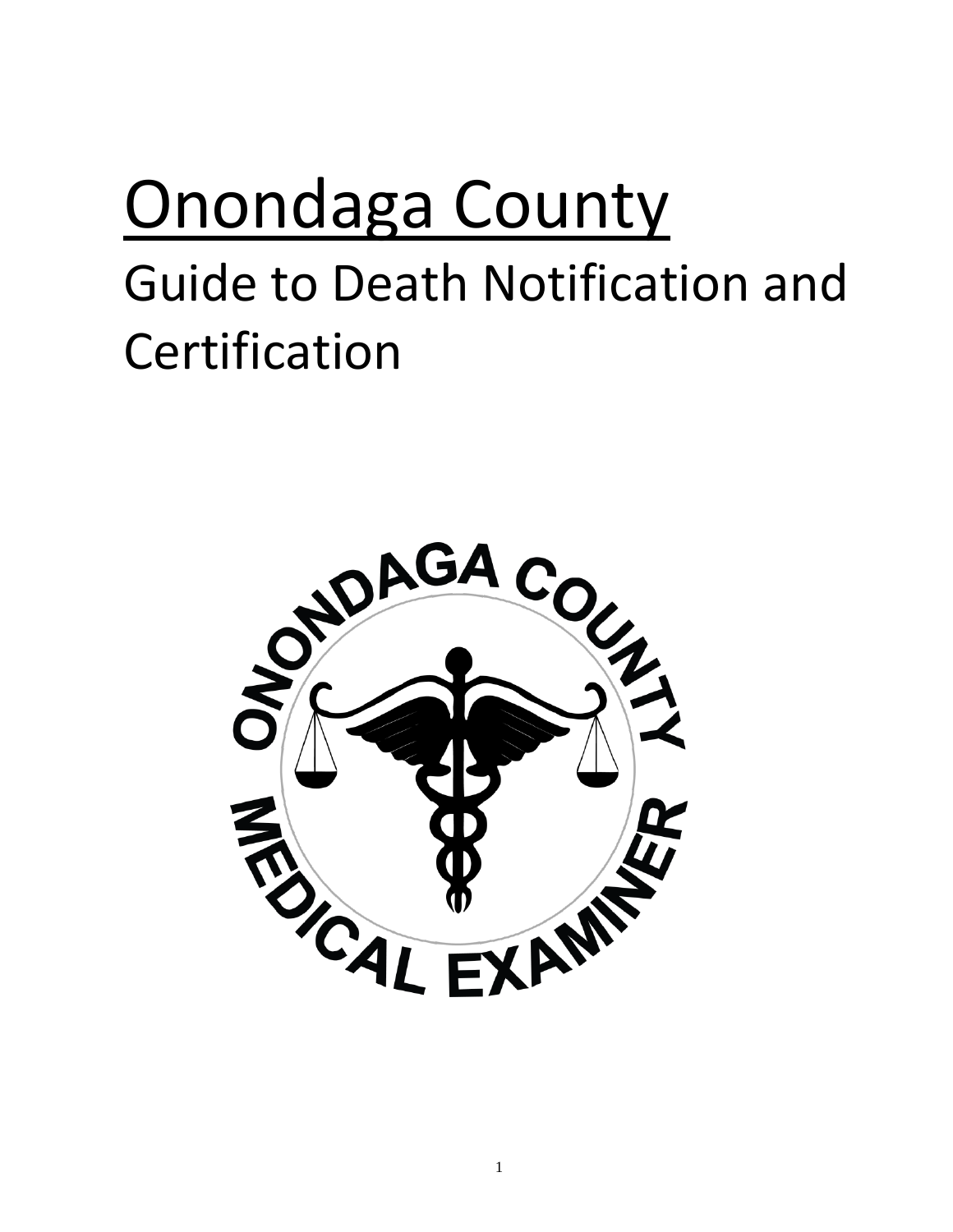# **TABLE OF CONTENTS**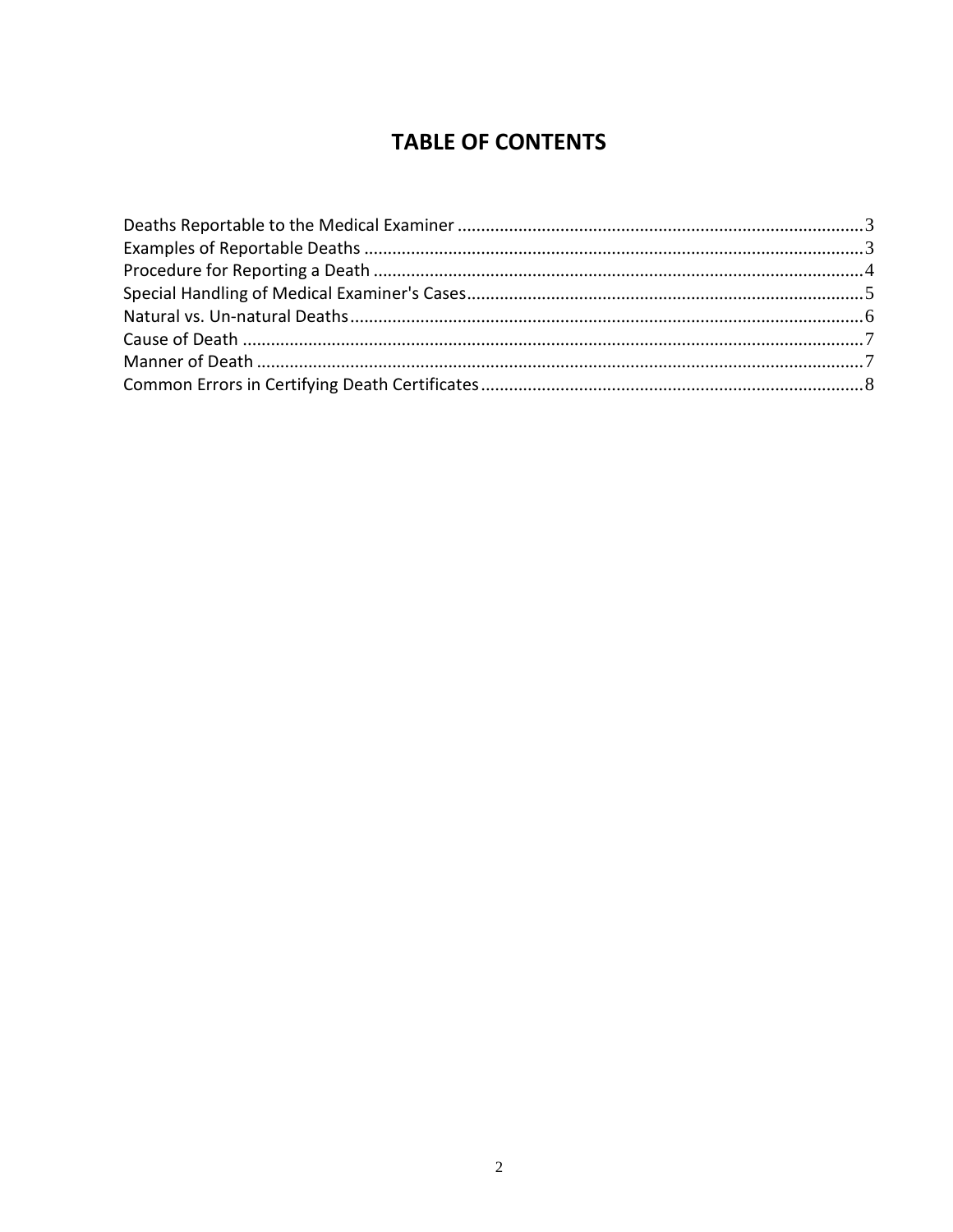## <span id="page-2-0"></span>**Deaths Reportable to the Medical Examiner**

**New York State County Law,** Article 17A, Sections 670 to 676, mandates the Medical Examiner to make inquiry regarding all unnatural deaths within the County. As required by law, all unnatural deaths, or deaths which *appear* to be unnatural, or suspicious, as well as any sudden unexplained death or death of an individual not under the care of a physician, must be reported to the Medical Examiner's Office as outlined below:

- 1. A violent death, whether by criminal violence, suicide, or casualty
- 2. A death caused by an unlawful act or criminal negligence.
- 3. A death occurring in a suspicious, unusual, or unexplained manner.
- 4. A death caused by suspected criminal abortion
- 5. A death while unattended by a physician, or where no physician is *able* to certify the cause of death as provided by public health law can be found.
- 6. A death of a person confined to a public institution other than a hospital or nursing home.

## <span id="page-2-1"></span>**Examples of Reportable Deaths**

- 1. A death of any inmate, even though the cause and manner both appear to be natural, regardless of the location of death.
- 2. A death caused by, or suspected to be the result of, drug and/or chemical poisoning or overdose.
- 3. Any sudden death of a person in apparent good health.
- 4. Any death occurring during diagnostic or therapeutic procedures, resulting from such procedures, or having such procedures play a contributory role.
	- 5. Infectious deaths following an injury.
	- 6. Hip fractures in the elderly, either as a primary or contributory cause of death.
	- 7. Head injuries with a prolonged hospital course.
	- 8. Cases where there is uncertainty or inadequate clinical information at the time of admission or death.
	- 9. Cases transferred from out of county where there may be inadequate information.
	- 10. Deaths from conditions directly related to trauma *regardless of the passage of time* e.g. death from a seizure disorder that was the result of a motor vehicle accident, a fall, or being struck on the head.

Please note: When you are certifying a death, anytime the possibility arises that the **manner** of death (line 27 on the NYS Department of Health Certificate of Death) may be anything other than natural, or where you might list **Undetermined Circumstances or Pending Investigation**, you are dealing with a case that falls under the jurisdiction of the Medical Examiner, and should contact this office immediately.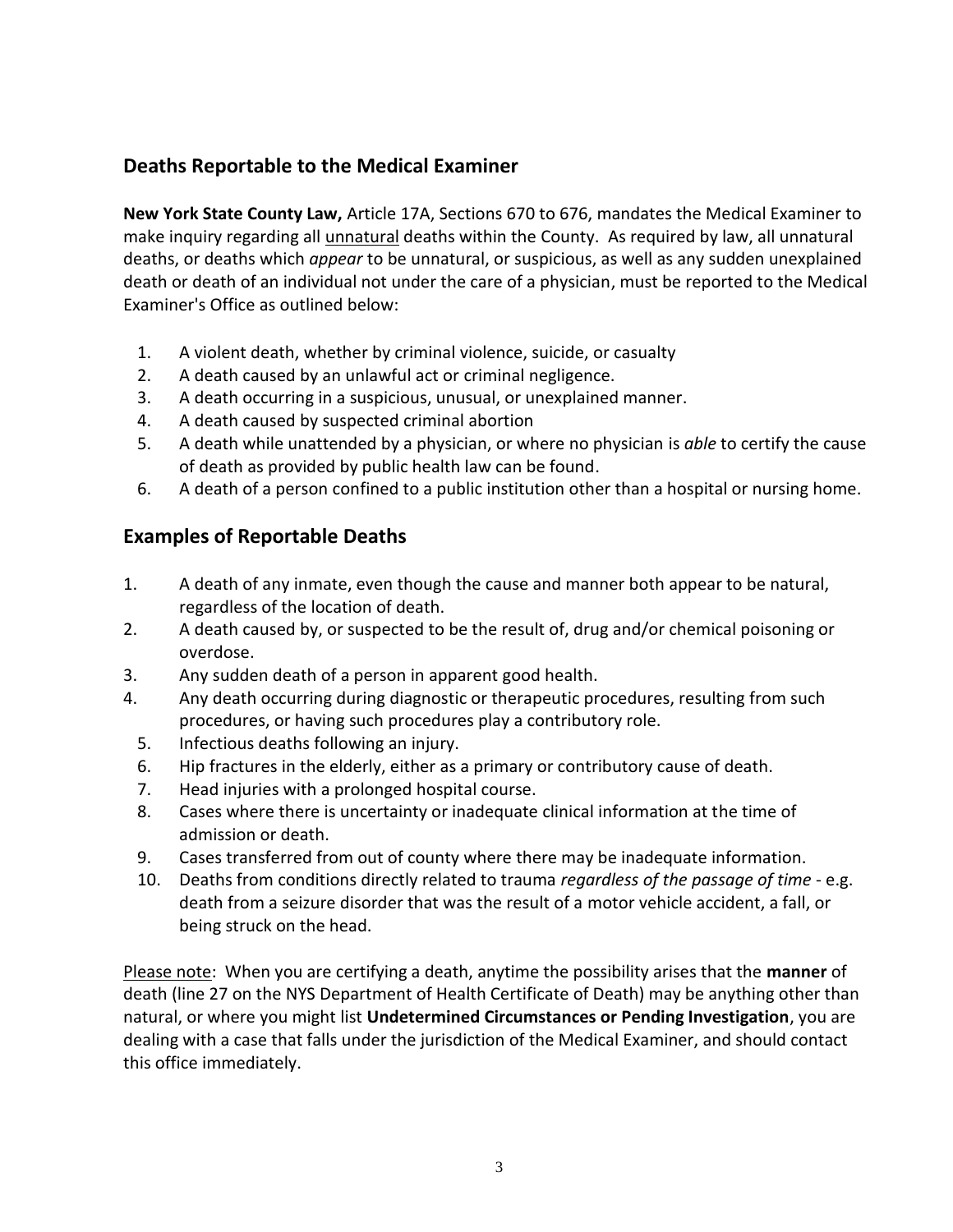#### <span id="page-3-0"></span>**Procedure for Reporting a Death**

The Onondaga County Medical Examiner's Office is accessible 24-hours-a-day, 365 days a year, with an attending Forensic Pathologist on call at all times. To report a death, call 435-3163, as promptly as possible, after the death. **If the death occurs between the hours of 12 midnight and 8:00 a.m., call 435-8833**. This number reaches the 911 Center, and will be forwarded to our oncall Forensic Investigator. Please have the following information available:

- 1. Name, age, date of birth, sex, and race of the decedent.
- 2. Home address and telephone number.
- 3. Place removed from (if a hospital death) or current location of the body.
- 4. Time of death and who made the pronouncement.
- 5. A brief narrative surrounding the circumstances of the death.
- 6. Any past medical history.
- 7. Current medications, if any.
- 8. Where the decedent was found, and by whom.
- 9. When the decedent was last seen alive, and by whom.
- 10. Name, address, and telephone number of the next of kin, their relationship to the decedent, and whether they have been notified of the death (who made the notification is helpful, as well).
- 11. The name and telephone number of the attending physician.

Even though you may not have all of the information, you should not delay our notification.

On the basis of this information, a decision will be made whether or not the case falls under the jurisdiction of the Medical Examiner. If the Medical Examiner Office waives jurisdiction, we are not responsible for finding a physician to sign the death certificate, although we will facilitate this whenever possible.

**Note:** If the decedent expires in a hospital or nursing home, and the case becomes a Medical Examiner's case, a copy of the decedent's chart will also be required to be sent with the decedent via the transport company.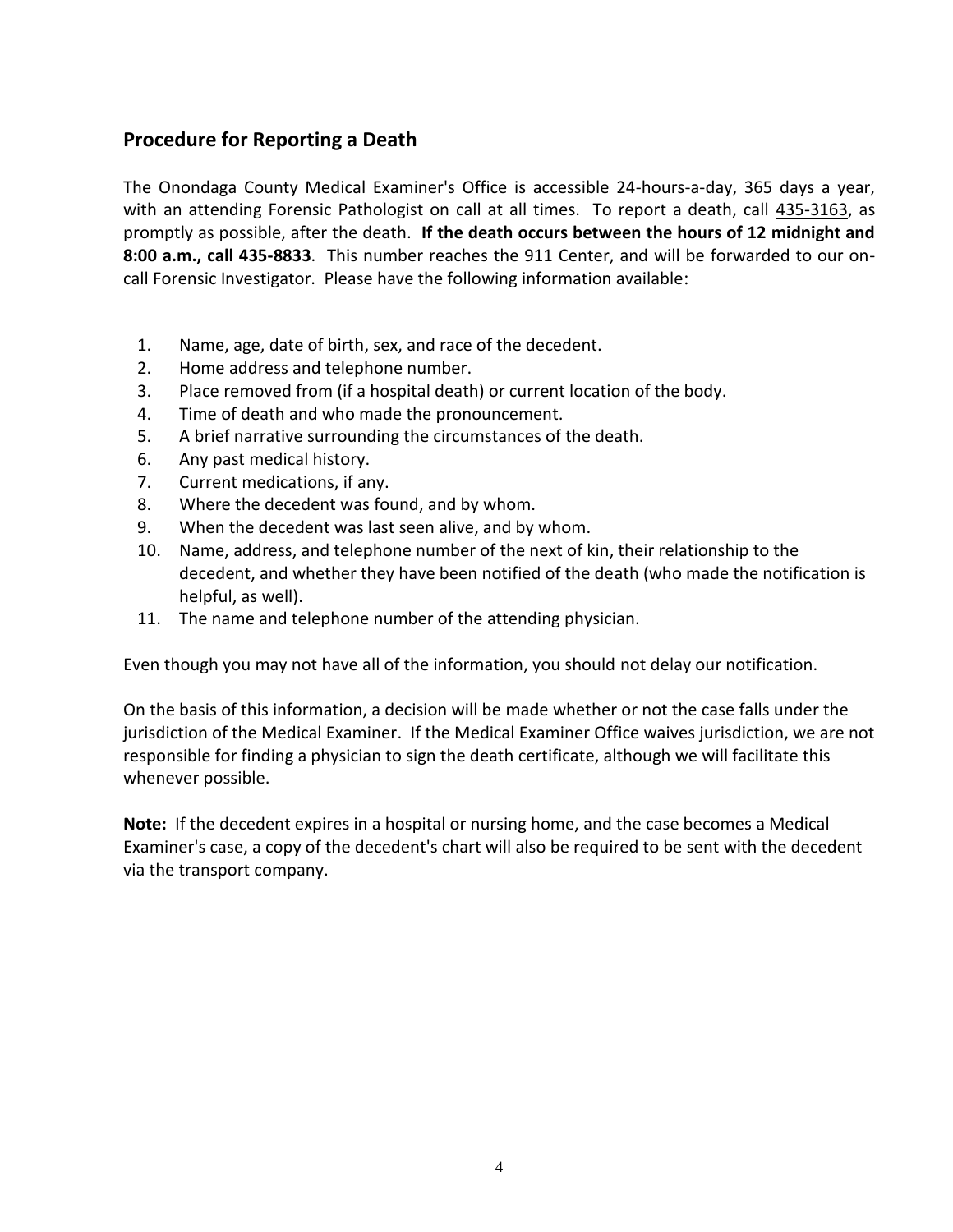# <span id="page-4-0"></span>**Special Handling of Medical Examiner's Cases**

The Medical Examiner's Office recognizes that saving a life is of paramount importance. The information listed below must be understood with this primary directive in mind.

- 1. Do not move the body after the individual has been pronounced dead.
- 2. All catheters, tubes, bandages, casts, or other medical appliances, should be left in place, and not removed or disturbed, once a person has died.
- 3. In those cases where stab wounds, and/or gunshot wounds, are involved, it is imperative **not** to use the perforation as the starting point for exploratory procedures. Doing so obscures future accurate documentation of the injury, which may cloud the many legal questions that usually follow.
- 4. In cases where the individual is still alive upon admission to the hospital, and where even the slightest possibility that the final outcome may involve medicolegal implications, or fall under the jurisdiction of the Medical Examiner, **it is imperative that ALL admitting specimens, such as blood, urine, gastric lavage, etc. be retained** so that the specimens can be tested by the Medical Examiner should the need arise.
- 5. Decedents must be placed in a clean body bag and sealed with a uniquely numbered lock seal before transport. It is helpful if the bag has two zippers to run the lock seal through, however, if the bag has only one zipper the bag can be secured by looping the lock seal through the zipper and a hole in the end of the bag.
- 6. Clothing or other items physically on the decedent at the time of death will be transported with the body.
- 7. It is NOT necessary to secure ALL of the decedent's personal property (clothing and items not physically on the body) in the body bag prior to our transport company's arrival. MEO forensic investigators will retrieve any personal items not on the decedent at the time of death deemed necessary for evidentiary purposes and will take custody of those items following our normal procedures. **Items not retrieved by MEO forensic investigators should be returned directly to family members**.
- 8. If MEO staff REQUEST that clothing or specific items be transported with the decedent (most often emergency room deaths), those items should be placed in a plastic bag and then sealed in the body bag with the decedent.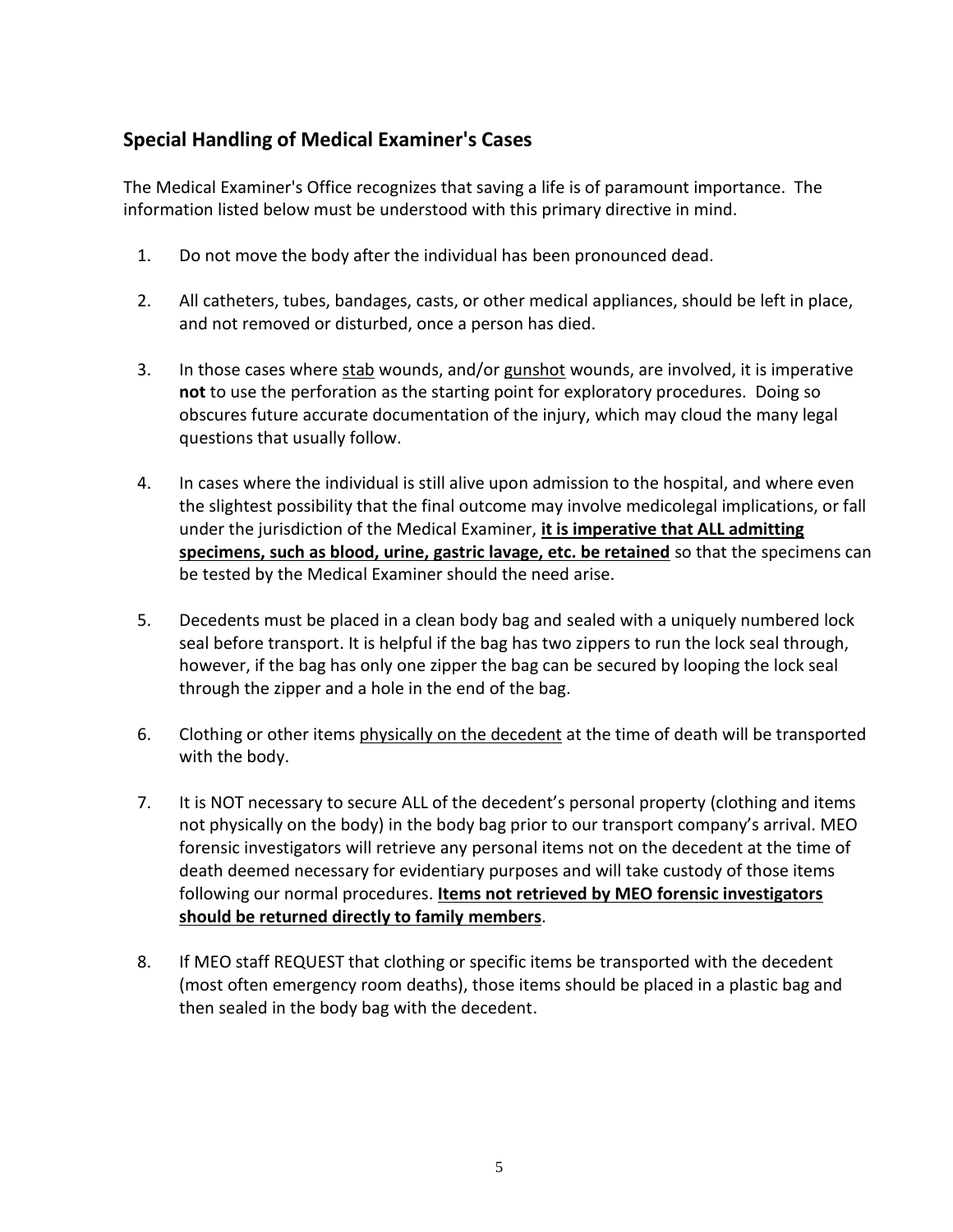#### <span id="page-5-0"></span>**Natural vs. Un-natural Deaths**

A **natural** death is any death that is the direct result of the progression of a medically recognized disease process. Widespread cancer, acute myocardial infarction due to coronary atherosclerosis (heart attack), or chronic obstructive pulmonary disease, are all examples of progressive recognized natural disease processes that may result in the death of the individual. The foreseeable and expected complications of these diseases are also classified as natural. **These deaths are not required to be reported to the Medical Examiner.**

A death falls into the **un-natural** category when there is intervening influence, or circumstances, not recognized as a medical disease process which either initiates the lethal sequence of events, or contributes to the individual's demise. Acute renal failure due to hemolytic uremic syndrome would be classified as natural. Acute renal failure due to antifreeze ingestion would be classified as unnatural with the actual manner (homicide, suicide, or accident) pending additional investigation by the Medical Examiner. This, as **an un-natural death, requires reporting to the Medical Examiner.**

Other potentially **un-natural** deaths include:

If a person is hospitalized for a traumatic injury and the person is never released and dies, even months later, the death **MUST** be reported to the Medical Examiner's Office (see page 3).

If a person dies unexpectedly during medical treatment, or while undergoing diagnostic or therapeutic testing or surgery, then the death **MUST** be reported. The Medical Examiner will ask pertinent questions to determine what role the medical treatment played in terms of causing the death.

If a individual dies of an apparent natural disease process; however, there was also recent trauma to that individual, the death **MUST** be reported to the Medical Examiner's Office. The most common example of this would be an elderly individual with significant medical history who suffers a fall with injury (hip or other fracture) and dies days to weeks to months later of apparent natural causes. The determination of the significance of the injury will be established by the Medical Examiner through communication with those physicians providing care.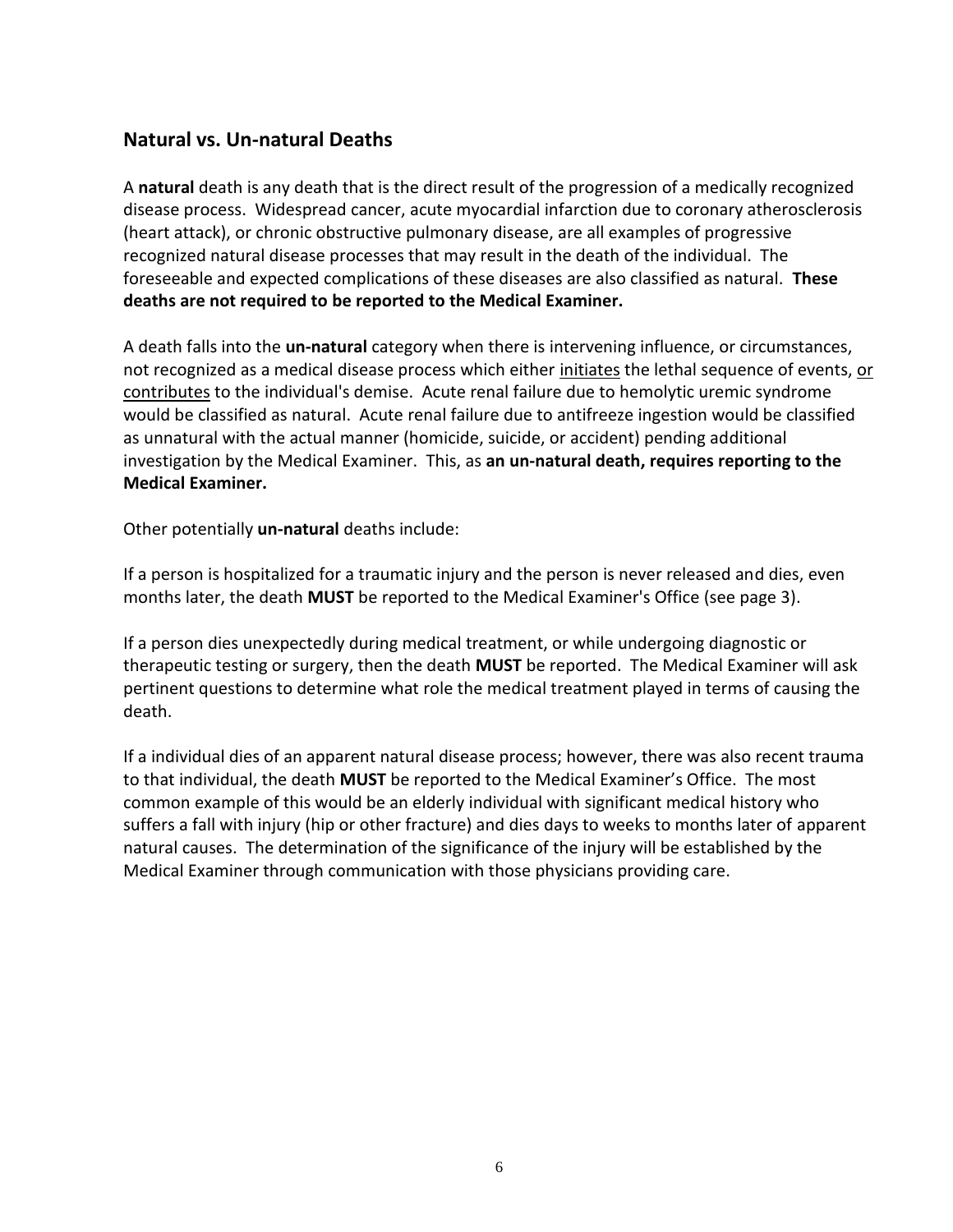## <span id="page-6-0"></span>**Cause of Death**

The cause of death is the etiologically specific disease or injury that initiates a dependent and related sequence of events ultimately responsible for the death of that individual. It is often helpful to use the "but for" principal when establishing a cause of death, in which "but for" a particular disease or injury, the individual would not be dead.

The time interval between the initial insult and death can be instantaneous, as in a massive intracranial hemorrhage due to hypertensive cardiovascular disease, or it can be hours, days, weeks, months, and years, between the initial event and death. Bronchogenic carcinoma may be present for months before the tumor eventually erodes a major vessel resulting in exsanguination, or causes sufficient obstruction so as to create a favorable environment for lethal pneumonia.

Sometimes there may be confusion regarding the actual cause of death especially if a considerable time interval between the initial event and death has passed, and multiple disease processes have come into play. For example, an individual with blunt abdominal injuries secondary to a motor vehicle collision may require prolonged hospitalization. During his or her stay, the patient develops acute peritonitis and dies of sepsis. In this example, the blunt traumatic injury to the abdomen is still the underlying cause of death. "But for" the abdominal injuries, none of the other disease processes would have been likely to occur, and therefore this death is the result of an injury.

In other instances, there may be an independent supervening factor, which would not be a reasonable and foreseeable consequence of the initial disease or injury, and would alter the cause and manner of death. For example, a terminally ill patient inadvertently receives an incorrect dose of medication that results in toxic effects. This would be an independent supervening factor, certainly not a reasonable and foreseeable consequence of his/her natural demise, and thus falls under the jurisdiction of the Medical Examiner.

## <span id="page-6-1"></span>**Manner of Death**

There are five recognized manners of death. The manners of death are homicide, suicide, accident, natural, and undetermined. *The only manner of death that a non-medical examiner may certify is* **NATURAL** and a death may only be certified as **NATURAL** when there is no trauma, injury (including drugs), or suspicion of foul play.

The manner of death is determined by review of the circumstances in which the death took place. The cause of death (e.g. bronchopneumonia) can be the same despite different manners. For example, bronchopneumonia would not change as the cause of death if it resulted from complications of a homicidal gunshot wound of the chest, a suicidal barbiturate overdose with subsequent coma and aspiration, or if it was simply a community acquired infection. The difference in all of these cases would be the manner.